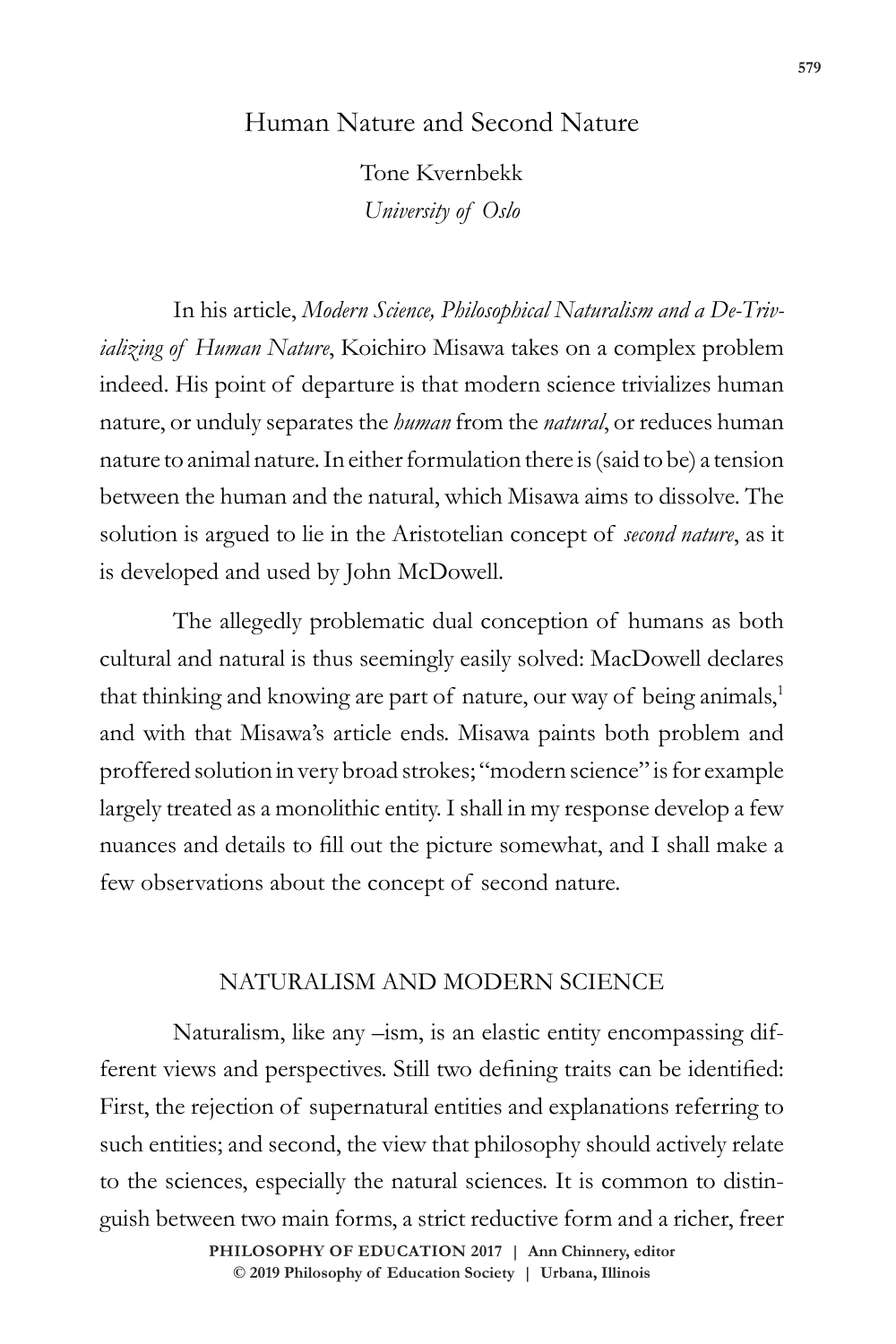form.2 Misawa mentions both but presents the former more fully, a view that states that natural science provides the only true picture of nature – a view so restrictive it is easy to criticize (and leaves one to wonder if anybody holds it at all). Let us leave it on the sideline.

The two defining traits suggest that naturalistic studies understand humans in relation to nature and as part of nature. This means that all our abilities, properties, and potentials are to be understood in the light of our status as products of evolution. All naturalistic accounts of humans as feeling, communicating, thinking, knowing, acting etc. beings must – more or less strictly – heed this principle: to understand ourselves as products of evolution.

 It is not clear (at least not to me) how much influence naturalism has had on philosophy of education. There are some obvious exceptions, such as Dewey, who is not mentioned by Misawa but who preferred the term "naturalism" for his own outlook (albeit naturalism of a distinctive kind) and had great respect for science, its results and theories, and how these profoundly affect our life world.<sup>3</sup> Another exception is Hegel, also not mentioned by Misawa, but who already in the 1820s wrote that philosophy should be in line with experiences of nature and that education must take its point of departure in humans as natural.4 Or perhaps we should instead regard Hegel as a forerunner, given that he wrote long before the present naturalistic turn.

It is not entirely clear to me what is meant by the claim that naturalism and modern science serve to *trivialize* human nature. As Misawa himself observes, few philosophers (of education) today would deny the *results* of natural scientific research. But what follows from that? What would the knowledge that natural science has given us of the great apes, their emotions, mental and social capacities mean for us, our ethical views in general, and our attitudes to animal welfare in particular? The article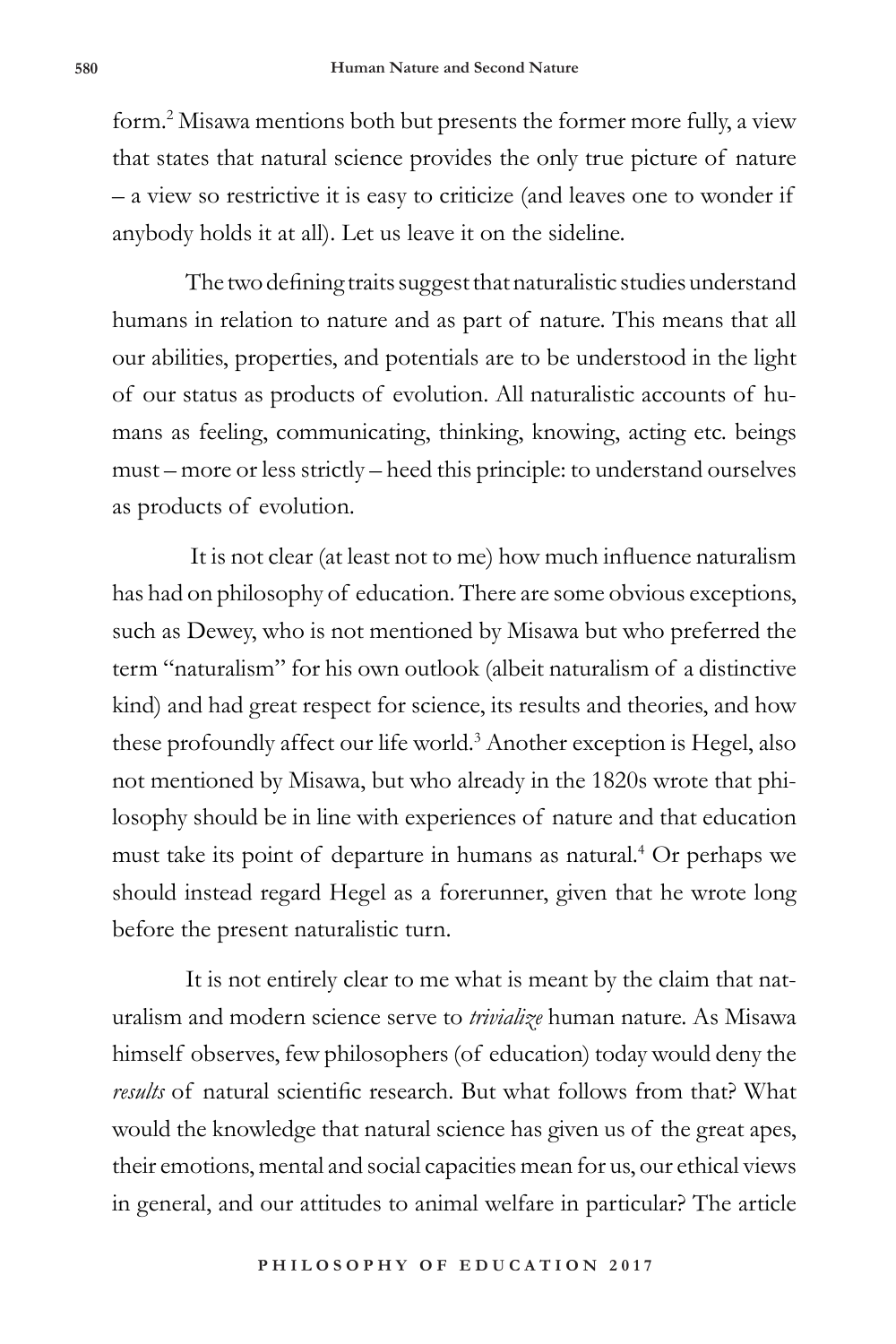does not dig into questions like this and provides no concrete examples. But which research results could be used and how would or could they affect our understanding of human nature? What new theoretical avenues might be opened? The article remains at the level of "modern science" as an abstract entity without distinguishing between disciplines and without looking at nuances and disagreements within the disciplines. Here is one example of what this conceivably might look like (albeit not from the natural sciences, but from the social sciences): Findings from empirical studies in developmental psychology raise a number of questions for the philosophical understanding of what it means to experience self and others. Thus, Shaun Gallagher and Andrew Meltzoff<sup>5</sup> argue that Merleau-Ponty's phenomenological understanding of what small children are capable of must be revised in the light of new research. For example, children are able to monitor own movements and correct them relative to a visual target at a much younger age than Merleau-Ponty assumed. Empirical results such as these tell us something about the nature of infants, perhaps shift the balance between what is natural and what is learned, and are fairly straightforwardly relevant to phenomenological understandings and investigations.6 There is no shortage of material to use, e.g. from biology, to start filling in the gaps between modern science and philosophy (of education). As we all know, such explorations may lead to good things and bad things, perhaps to a trivialization of human nature but also to new possible theoretical pathways and understandings.

## SECOND NATURE

If we accept Misawa's premise that modern science trivializes human nature; should we then accept his suggestion that the concept of *second nature* is the solution? Misawa himself certainly thinks so; he argues that McDowell revives the specialness of human nature that the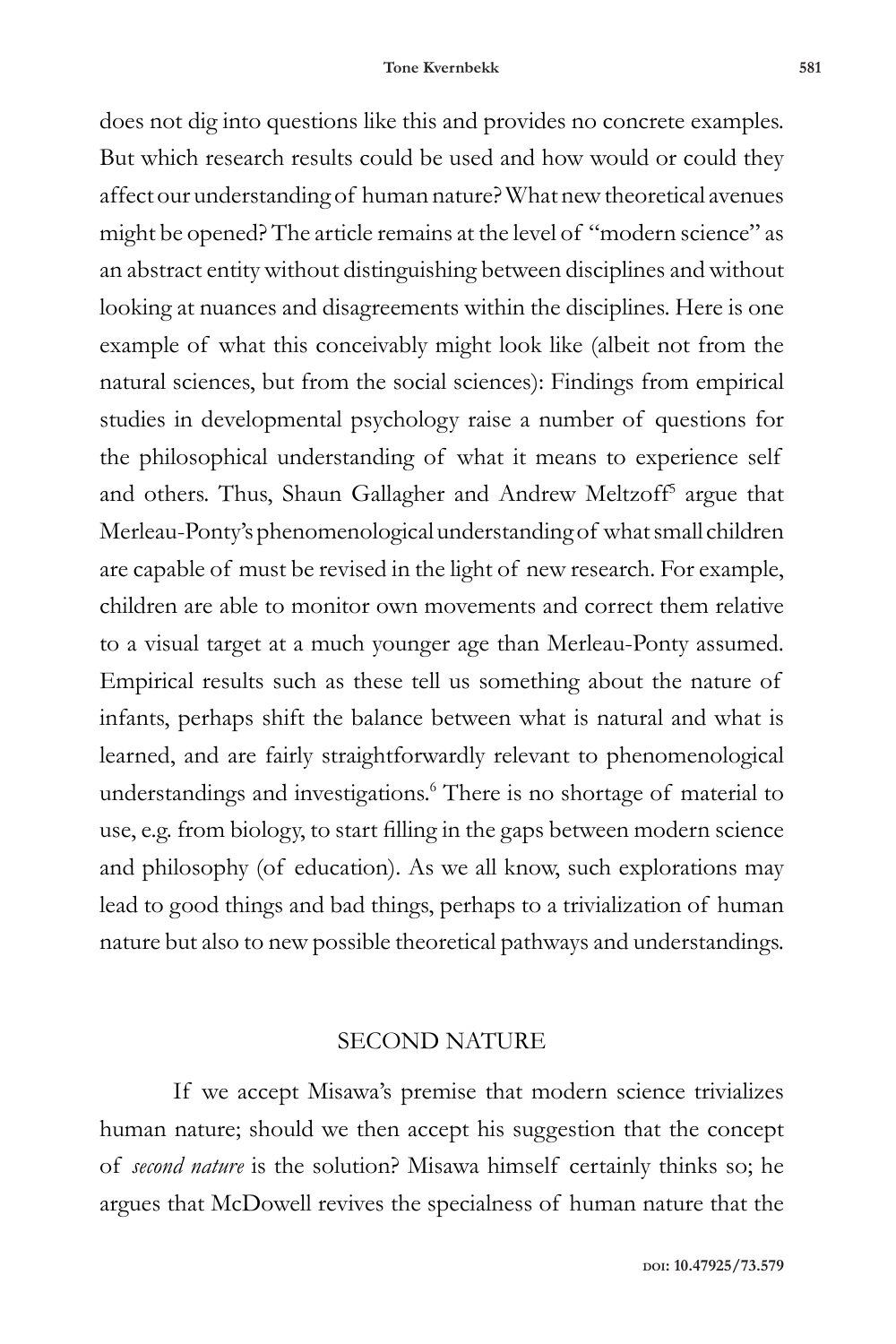modern scientific view of nature has trivialized.

Which problem does McDowell himself set out to solve? In *Mind and World* he first argues that certain aspects of human reason and understanding cannot be captured by descriptions in ordinary naturalistic terms, since that would involve placing things in the realm of law, as he puts it.<sup>7</sup> This understanding of naturalism would force us to answer questions concerning human belief, reason, and understanding either by reference to the supernatural or by reference to lawfulness, necessity, etc. The problem is thus a "naturalism that leaves nature disenchanted."<sup>8</sup> A solution to this problem involves a reconceptualization of what counts as natural, and it is here that we find his second nature, which as Misawa says arises from McDowell's discussion of Aristotelian ethics.

In many ways this is Hegelian: We humans are born with natural propensities and potentials which we seek to actualize and hone through education, upbringing, and *Bildung*. In McDowell's terms, it is our (first) nature to realize our second nature. We are initiated into a space of reasons by processes of education, ethical upbringing, enculturation, and immersion in tradition, and the resulting habits of thought and action are second nature. The process of enculturation by which second nature is acquired McDowell calls *Bildung. Bildung* is a process that makes it natural for us that we should exhibit certain habits. Our *first* nature and its relation to our second could have been an interesting issue to discuss given the aim of this article.

Misawa does not mention McDowell's use of the term *Bildung*. That is an unfortunate omission. This, I think, should be of great interest to philosophers of education because it serves to connect *second nature* to a huge, rich field of educational inquiry, most notably found in continental philosophy of education (but evidently spilling over into McDowell's naturalistic vocabulary). *Bildung* tends to be discussed in terms of deep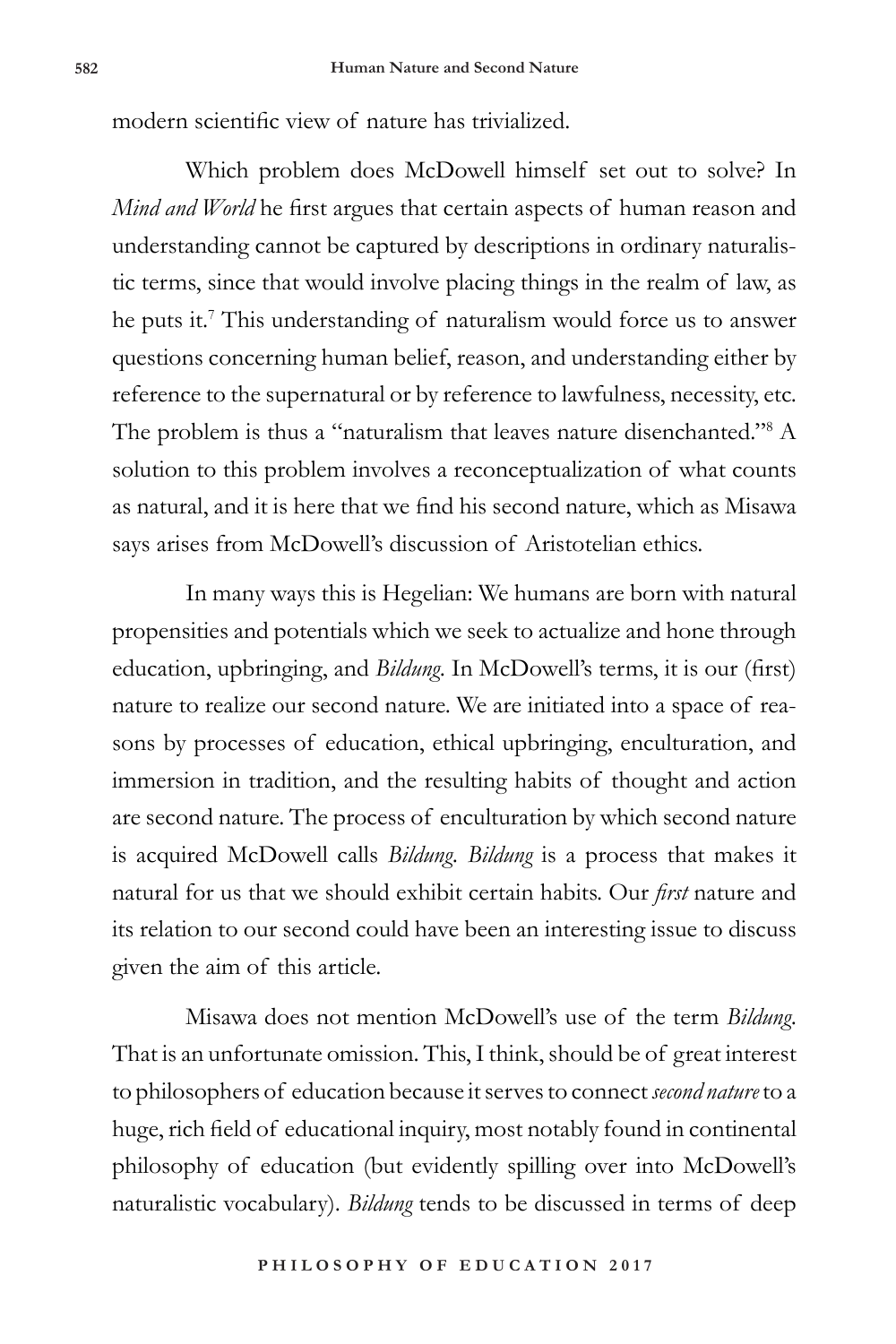transformation of self and qualitative changes in knowledge, insight, understanding, judgment, and capacity for action; autonomy and morality often figure among its "aims." Compared with this, it is a question how deep the habits that are natural to enculturated humans actually go, and existing *Bildung* theory might thus be employed in a critical discussion of McDowell's views. On the other hand, while current *Bildung* theory may reveal second nature to be rather thin, second nature may bring *Bildung* theory down to earth, make it tractable, less mysterious, less romantic, more accessible – and quite possibly heed the results of science.

Summing up, Misawa's paper grapples with very big issues indeed but paints them in too broad strokes. Concrete examples, nuances, and distinctions would clearly have added to the discussion. The rich field of *Bildung* theory is not touched upon despite McDowell's use of the term, and opportunities to bring the two into potentially fruitful contact with each other are therefore missed.

1 John McDowell, "Naturalism in the Philosophy of Mind," in *Naturalism in Question*, eds. Mario de Caro and David Macarthur (Cambridge, MA: Harvard University Press, 2004), 91-105.

2 Peter Strawson, *Scepticism and Naturalism: Some Varieties: the Woodbridge Lectures 1983* (London: Routledge, 1985).

3 John Dewey, *Experience and Nature* (New York: Dover Publications, 1958 [1929]).

4 G.W.F. Hegel, *Grundlinien der Philosophie des Rechts. Werke 7* (Frankfurt: Suhrkamp, 1970). Originally published 1821.

5 Shaun Gallagher and Andrew Meltzoff, "The earliest sense of self and others: Merleau-Ponty and recent developmental studies," *Philosophical Psychology*  9, no. 2 (1996): 211-233.

6 Thanks to my colleague Einar Sundsdal at the Norwegian University for Science and Technology for bringing this example to my attention.